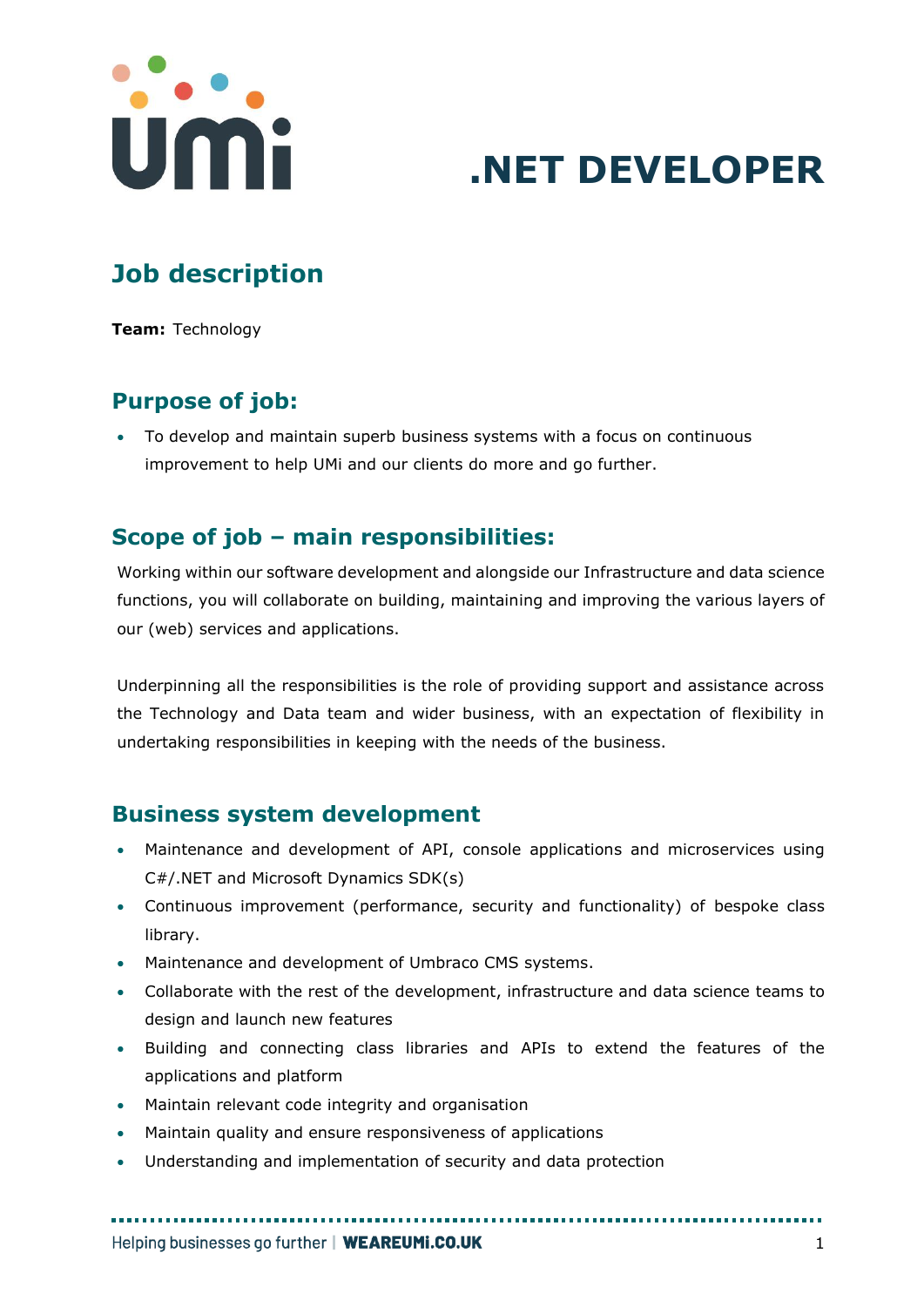- Support for all company systems within KPIs defined in the Technology team's customer care process
- Working with business teams to continuously support, review and improve the business systems platform

#### **Growing the UMi Network:**

- Act as an ambassador for UMi and contribute to the development, relationship building and the growth of the UMi Network by helping to:
	- o secure new Partner contracts,
	- o secure new opportunities to expand our customer base,
	- o create content to help our businesses go further.

#### **Position within the organisation**

- The role reports to the Head of Technology
- There are no direct reports into the role

### **Dimensions and limits of authority**

• The role holder is not a budget holder but is responsible for managing and monitoring costs of projects within defined budgets. Responsibility for time and task management of projects.

### **We are brilliant standards**

- Embrace and demonstrate with integrity, the standards and behaviours which underpin the business's values
- Maintain the highest standard of professional conduct at all times both in business and socially with colleagues, clients, business networks and partnerships
- Commit to the principle and practice of Continuous Professional Development and to undertake additional training to meet individual and organisational needs
- Follow Health and Safety procedures put in place by the business to ensure the safety of you, your colleagues and others who may be affected
- Uphold the business's commitment to equality of opportunity to all and following UMi's Equality, Diversity and Inclusion Policy
- Support the business in achieving its sustainability and environmental aims and objectives
- Contribute proactively to sharing ideas, knowledge and best practice to bring about business improvement
- Undertake any other additional tasks and responsibilities appropriate to the level of this post

Helping businesses go further | WEAREUMI.CO.UK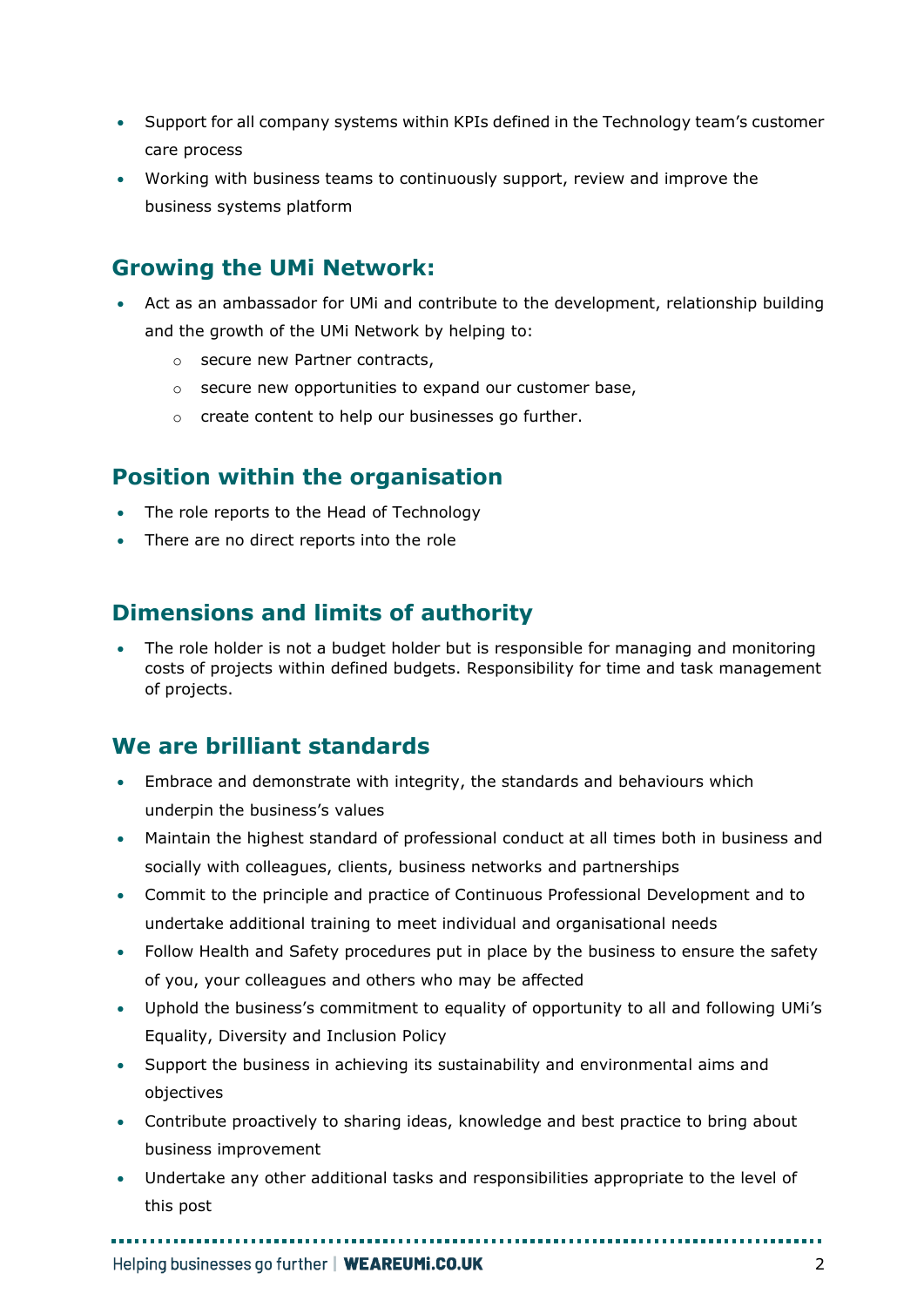## **Summary of knowledge, skills and experience - essential**

- Degree in relevant subject or equivalent experience
- Experienced C# and .NET developer
- Experience of developing, maintaining, and using class libraries and APIs to integrate different systems
- Experience of MS SQL knowledge
- Understanding of the project and agile systems development lifecycle
- Experience of code management systems, ideally Visual Studio, Azure DevOps and Git
- Ability to adhere to internal standardisation and processes
- Strong analytical and problem-solving skills
- High general IT literacy
- A keen eye for detail

#### **Summary of knowledge, skills and experience - desirable**

- Experience of Microsoft Azure and Azure DevOps
- Experience of Microsoft Azure B2C Authentication
- Experience of integrating with Microsoft Dynamics 365 using the SDK
- Experience of Umbraco CMS
- Experience of Xamarin mobile app platform
- Experience of the Microsoft Power Platform (Power Automate, Power Apps, Power BI)
- Exposure to front end technologies ideally Javascript and particularly Vue.js
- Exposure to CX and CI as part of web applications development
- Exposure to JSON syntax

### **Job holder signature:**

-------------------------------------------------

### **Line manager signature:**

-------------------------------------------------